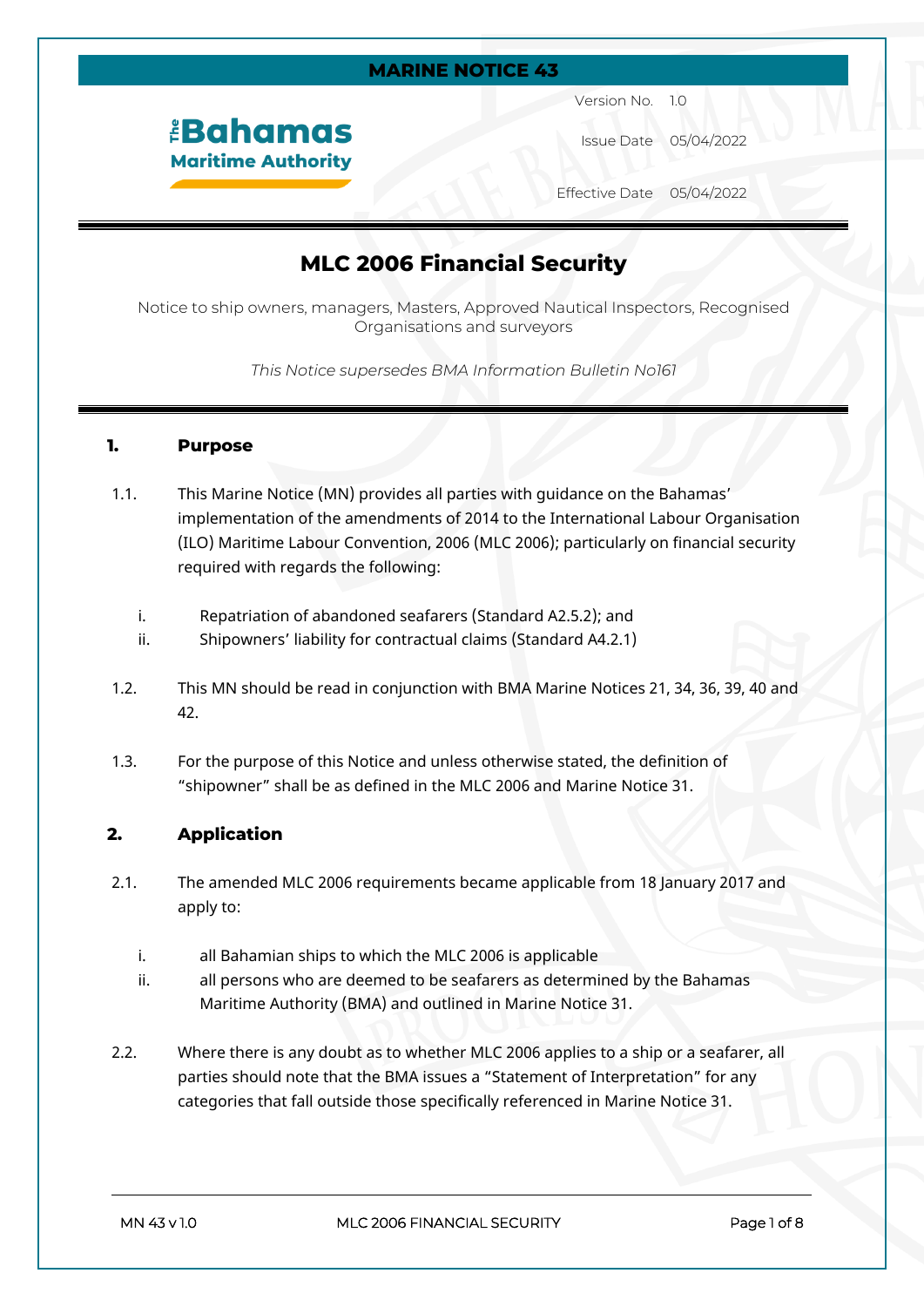

## **3. Interpretation**

- 3.1. Noting that the purpose of the repatriation requirements is to ensure that seafarers are able to return home, the seafarer's "*home*" is determined to be the repatriation place with which the seafarer has a substantial connection. This may include:
	- i. The place at which the seafarer entered the agreement; or
	- ii. The place stipulated in the collective agreement; or
	- iii. The seafarer's country of residence; or
	- iv. Such other place as mutually agreed at the time of engagement. In such cases, the Company should evidence that the seafarer was afforded options for the repatriation place.
- 3.2. "*Contractual claim*" means any claim which relates to death or long-term disability of seafarers due to an occupational injury, illness or hazard as per the SEA or other contractual agreement.
- 3.3. "*Piracy*" has the same definition as in Article 101 of the United Nations Convention on the Law of the Sea, 1982 (UNCLOS)<sup>1</sup>.
- 3.4. "*Armed robbery*" against ships, means any illegal act of violence or detention or any act of depredation, or threat thereof, other than an act of piracy, committed for private ends and directed against persons or property on board such a ship, within a State's internal waters, archipelagic waters and territorial seas, or any act inciting or of intentionally facilitating an act described above; this term shall include the kidnapping of seafarers for ransom who are held on or off a ship.

### **4. Financial Security for Repatriation**

- 4.1. Shipowners shall maintain financial security to ensure that seafarers are duly repatriated home.
- 4.2. The shipowner shall ensure that the financial security system provides for the expenses relating to the repatriation of the seafarer. The expenses and the entitlements are to be met without costs to the seafarer.
- 4.3. Additional guidance on repatriation is provided in Section 8 of BMA Information Bulletin no. 142.

<sup>&</sup>lt;sup>1</sup> [https://www.un.org/depts/los/convention\\_agreements/texts/unclos/unclos\\_e.pdf](https://www.un.org/depts/los/convention_agreements/texts/unclos/unclos_e.pdf)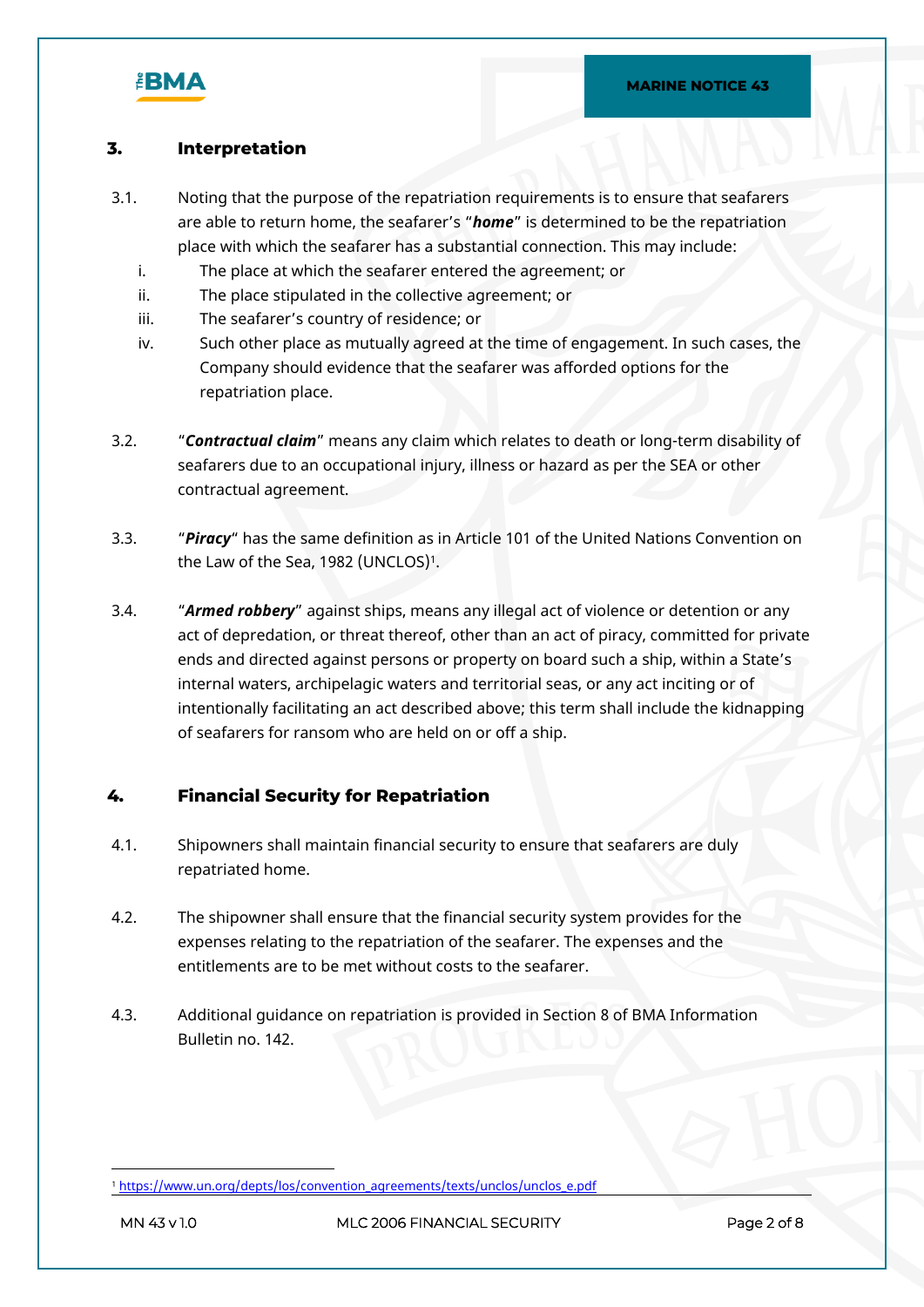

## **5. Financial Security for Abandoned Seafarers**

- 5.1. In the event of abandonment, shipowners remain responsible for maintaining financial security to ensure that seafarers are repatriated in accordance with MLC 200 Standard A.2.5.2, as amended.
- 5.2. A seafarer shall be deemed to have been abandoned, if the shipowner violates the requirements of either MLC 2006 or the SEA; and:
	- i. fails to cover the cost of the seafarer's repatriation; or
	- ii. has left the seafarer without the necessary maintenance and support. This includes provisions of adequate food, accommodation, drinking water supplies, essential fuel for survival on board the ship and necessary medical care); or
	- iii. has otherwise unilaterally severed their ties with the seafarer including failure to pay contractual wages for a period of at least two months.
- 5.3. Where there is any doubt as to whether a seafarer is covered by any of the above conditions, the seafarer may contact the BMA for clarification.
- 5.4. The financial security shall provide direct access, sufficient coverage and expedited financial assistance to any abandoned seafarer.
- 5.5. Any amount payable by a financial security system can be offset against amounts received by the seafarer from other sources following their abandonment.
- 5.6. Assistance provided by the system shall cover the following:
	- i. outstanding wages and other entitlements due from the shipowner to the seafarer under the Seafarers Employment Agreement (SEA), or a Collective Bargaining Agreement (CBA) or the national law of The Bahamas limited to four months of any such outstanding wages and four months of any outstanding entitlements;
	- ii. all expenses reasonably incurred by the seafarer, including the cost of repatriation. The cost of repatriation shall cover travel by appropriate and expeditious means, normally by air, and include provision for food and accommodation from the time of leaving the ship until arrival at the seafarer's home, necessary medical care, passage and transport of personal effects and any other reasonable costs arising from the abandonment.
	- iii. the essential needs of the seafarer including adequate food, clothing, accommodation, drinking water supplies, fuel for survival on board, medical care and other reasonable costs due to the abandonment until the seafarer's arrival at home.
- 5.7. Where the seafarer nominates a person to represent them in the event of abandonment, such nomination should be in writing.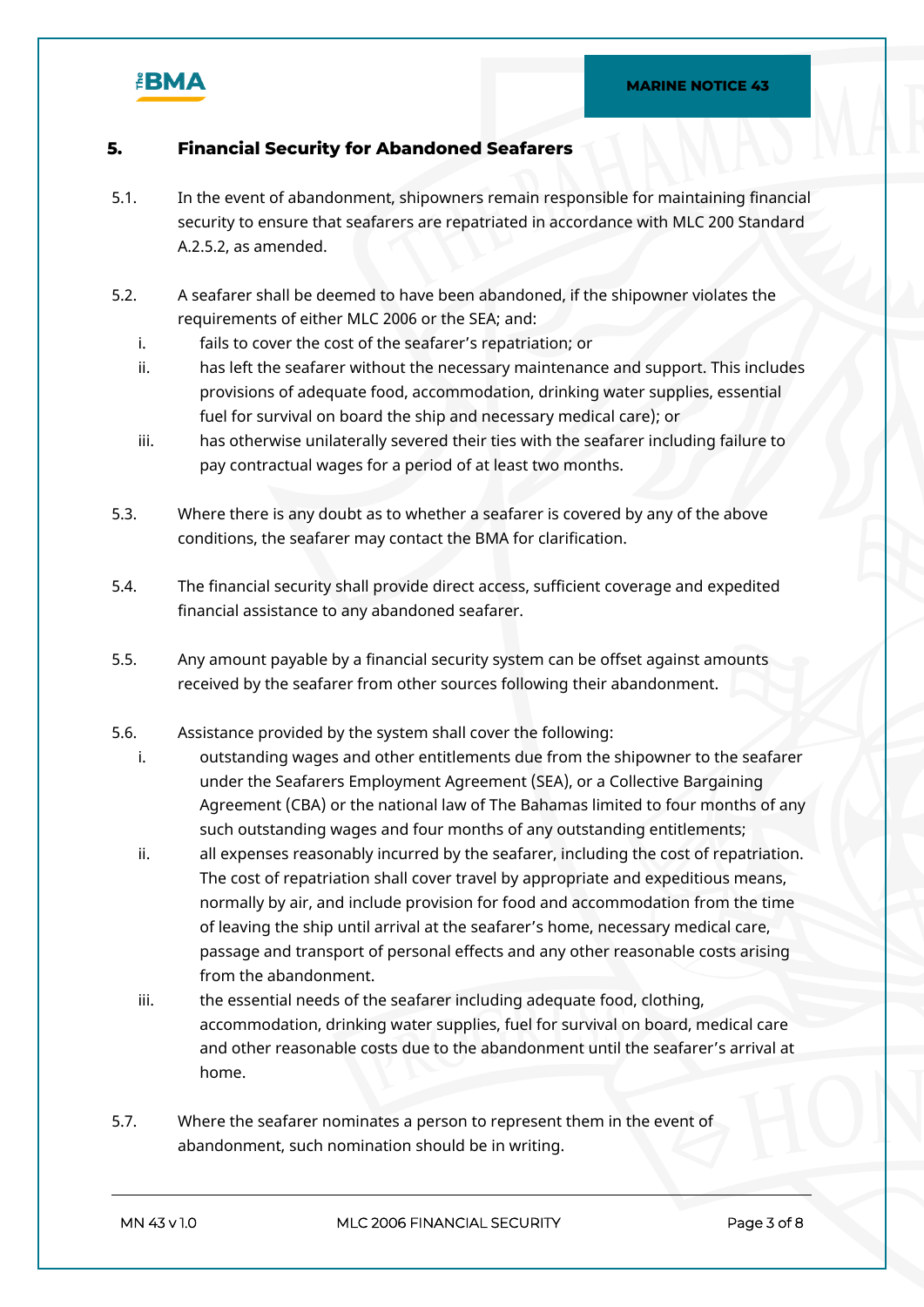

5.8. The financial security provider must notify the BMA at least thirty (30) days in advance if the financial security is to cease before the end of the period of validity.

## **6. Financial security relating to ship-owners liability for contractual claims**

- 6.1. The term "contractual claim" means any claim which relates to death or long-term disability of seafarers due to an occupational injury, illness or hazard.
- 6.2. The system of financial security shall provide for the payment of all contractual claims covered by it which arise during its validity period. It shall meet the following minimum requirements:
	- i. the contractual compensation shall be paid in full and without delay;
	- ii. there shall be no pressure to accept a payment less than the contractual amount;
	- iii. where the nature of the long-term disability of a seafarer makes it difficult to assess the full compensation to which the seafarer may be entitled, an interim payment or payments shall be made to the seafarer so as to avoid undue hardship ;
	- iv. the seafarer shall receive payment without prejudice to other legal rights, but such payment may be offset by the shipowner against any damages resulting from any other claim made by the seafarer against the shipowner and arising from the same incident ; and
	- v. the claim for contractual compensation may be brought directly by the seafarer concerned , or their next of kin, or a representative of the seafarer or designated beneficiary.
- 6.3. The shipowner must notify the concerned seafarers in advance if a financial security is to be cancelled or terminated. This notice period should be at least 30 days.
- 6.4. The financial security provider must notify the BMA at least 30 days in advance of the financial security ceasing to be valid.
- 6.5. Where payment is made in relation to contractual claims, the parties to the payment should use the Model Receipt and Release Form as the basis for the agreement.
- 6.6. The shipowner shall implement a procedure to ensure that any contractual claims relating to compensation are addressed expeditiously in an impartial and fair manner.

### **7. Financial security certificate or other documentary evidence**

7.1. When applying for a DMLC Part I, the shipowner shall provide the BMA, with documentary evidence of the financial security in respect of MLC 2006 Standard 2.5.2 and Standard 4.2.1, as amended.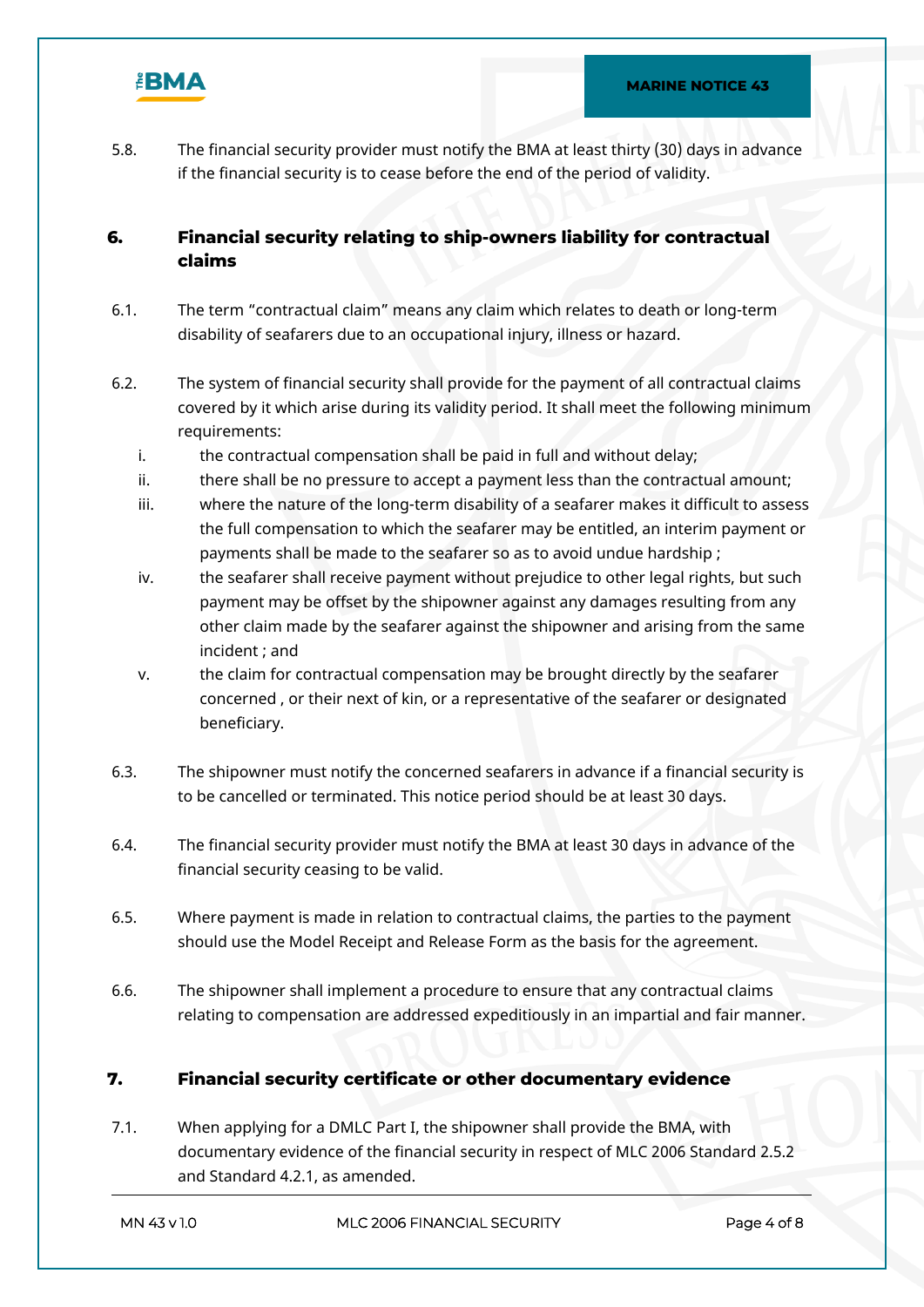

7.2. The BMA will accept the financial security system being in the form of insurance or other similar financial security arrangements.

The BMA may have to review the general rules, terms and conditions of coverage provided by a proposed financial security system in order to determine if the MLC 2006 Standard A.2.5.2 and A.4.2.1 requirements are satisfied. Where such a review is required, the BMA will take into consideration the ILO and International Maritime Organisation (IMO Resolutions A. 930(22) and A. 931(22) - Guidelines on financial security provision) and the IMO Legal Committee's Guidelines for accepting documentation from Insurance Companies, Financial security provider and P&I Clubs.

- 7.3. If the financial security provider and type of financial security is accepted, certificate(s) or other documentary evidence of financial security should be posted in a conspicuous place on board where it is available to the seafarers. If more than one provider provides financial security, the document provided by each provider shall be carried on board.
- 7.4. The certificate(s) or other documentary evidence(s) shall include the following information:
	- i. Name of the ship;
	- ii. Port of registry of the ship;
	- iii. Call sign of the ship;
	- iv. IMO number of the ship;
	- v. Name and address of the provider or providers of the financial security;
	- vi. Contact details of the persons or entity responsible for handling seafarers requests for relief and/or seafarer contractual claim ;
	- vii. Name of the shipowner on whose behalf financial security has been provided;
	- viii. Period of validity of the financial security;
	- ix. An attestation from the financial security provider that the financial security meets the requirements of MLC 2006 standard A 2.5.2 or A 4.2.1, as applicable
- 7.5. The BMA will accept the evidence of financial security in an electronic format provided that all seafarers have access to the electronic system on which the information is maintained.
- 7.6. Where there is a change of financial security provider or financial security system after the Maritime Labour Certificate has been issued, the shipowner shall notify the BMA and the body that issued the Maritime Labour Certificate. The notification to the BMA shall be made by submitting a completed R109.
- 7.7. Where more than one financial security provides cover, the document provided by each provider shall be carried on board.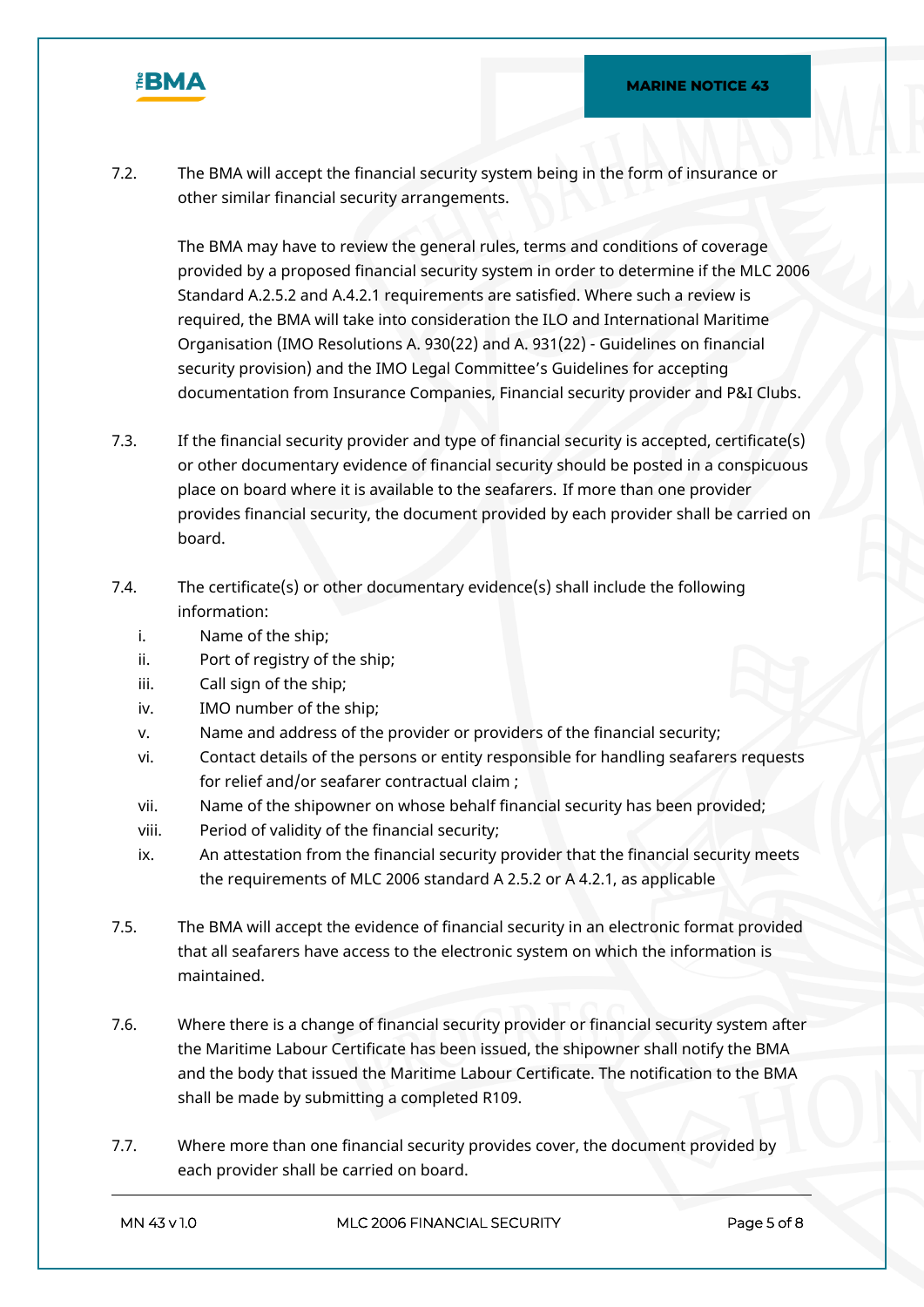

- 7.8. After issuing the DMLC Part I and on an annual basis thereafter, the shipowner shall provide the BMA with documentary evidence of valid financial security.
- 7.9. The BMA will review the submitted financial security information for MLC 2006 compliance and issue a Statement of Verification if the financial security complies with the MLC 2006 provisions. The issued Statement should be maintained with the DMLC and Maritime Labour Certificate.

## **8. Seafarers Wages and Entitlement during Piracy and armed robbery against ships**

- 8.1. Piracy and armed robbery against ships affects Seafarers who are held captive during an incident. During captivity, Seafarers Employment Agreement (SEA) shall not expire or be terminated. Further, Seafarers shall not be dismissed, and consequently the payment of their wages and applicable entitlements shall continue to be paid.
- 8.2. Where a seafarer is held captive on or off the ship as a result of acts of piracy or armed robbery against ships, the seafarer's wages and applicable entitlements under their employment agreement, the relevant collective bargaining agreement or national laws of The Bahamas, shall continue to be paid, including the remittance of any allotments during the entire period of captivity and until the seafarer is released and duly repatriated in accordance with Regulation 2.5.1, or until the death of the seafarer while in captivity.
- 8.3. Seafarers shall have direct access, sufficient coverage and expedited financial assistance, when they are held captive on or off the ship as a result of acts of piracy or armed robbery.
- 8.4. The entitlement to repatriation shall not lapse while the seafarer is held captive on or off the ship because of acts of piracy or armed robbery against ships.

### **9. Queries**

9.1. Any queries on this Notice may be submitted to [mlc@bahamasmaritime.com](mailto:mlc@bahamasmaritime.com) or any BMA office.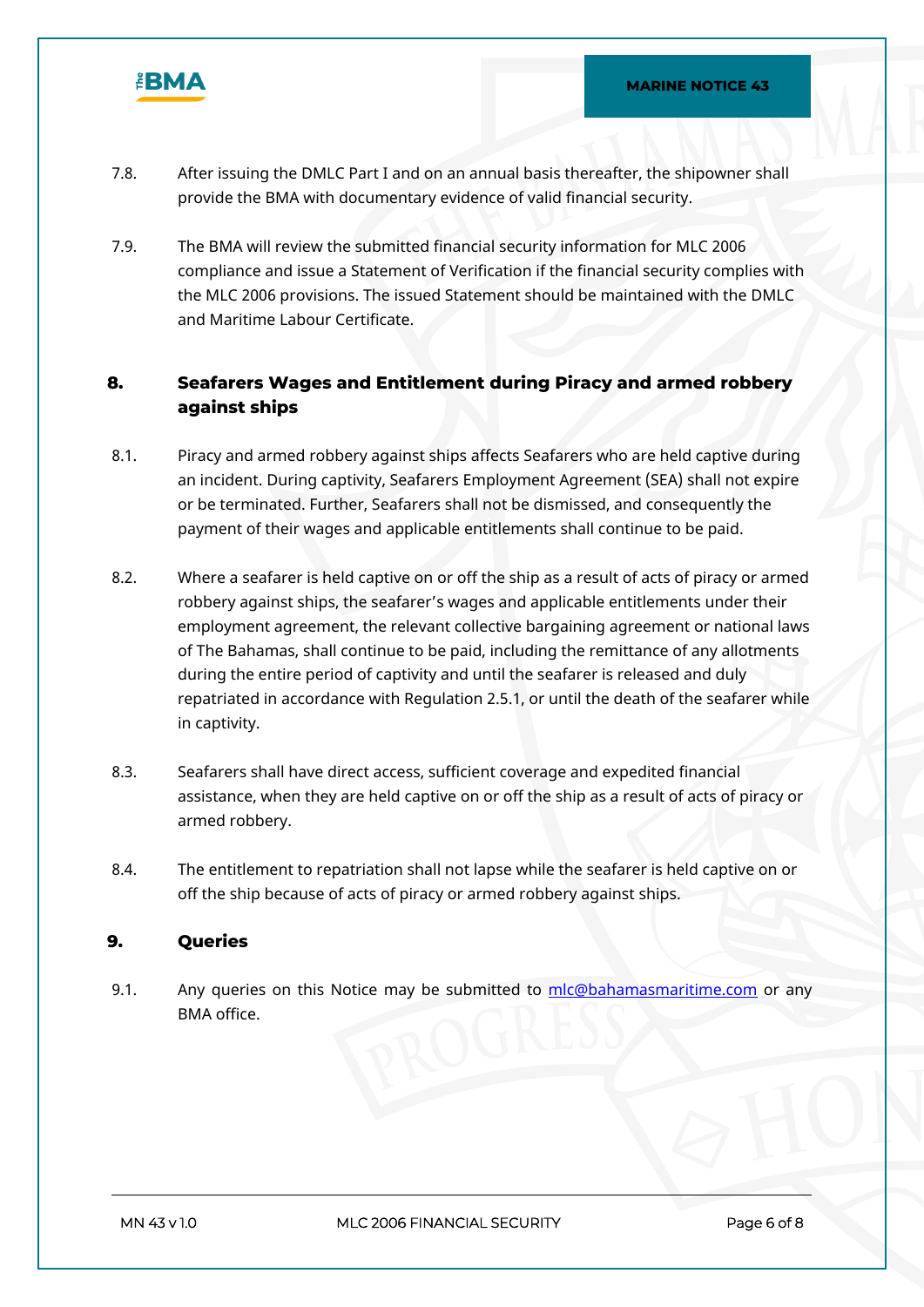

## **Revision History**

| <b>Revision History</b> |                                |  |
|-------------------------|--------------------------------|--|
| Version                 | <b>Description of Revision</b> |  |
| $1.0\,$                 | First Issue                    |  |
|                         |                                |  |
|                         |                                |  |
|                         |                                |  |
|                         |                                |  |
|                         |                                |  |
|                         |                                |  |
|                         |                                |  |
|                         |                                |  |
|                         |                                |  |
|                         |                                |  |
|                         |                                |  |
|                         |                                |  |
|                         |                                |  |
|                         |                                |  |
|                         |                                |  |
|                         |                                |  |
|                         |                                |  |
|                         |                                |  |